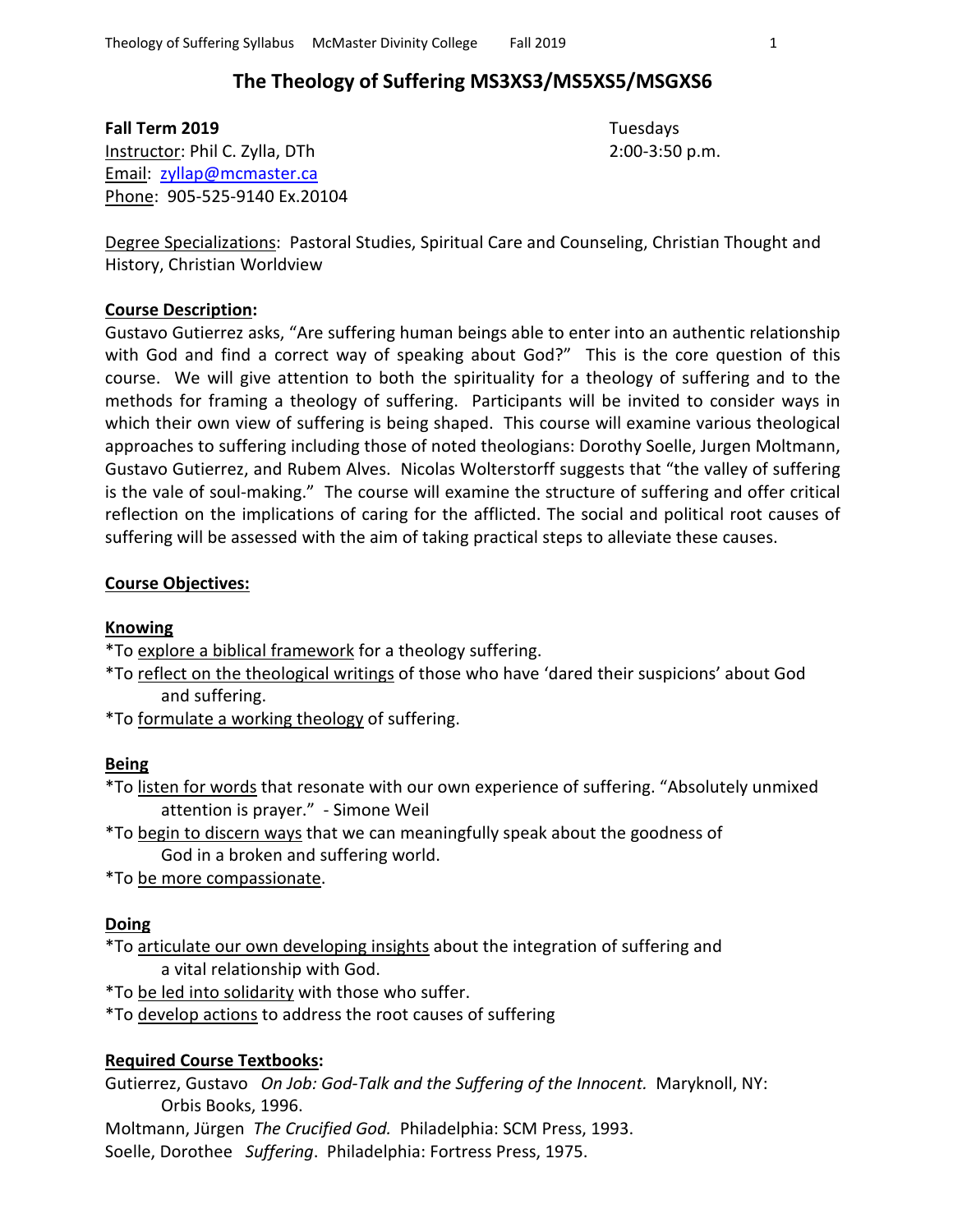Zylla, Phil C. *The Roots of Sorrow: A Pastoral Theology of Suffering*. Waco, TX: Baylor University Press, 2012.

#### **Recommended Books:**

Alves, Rubem *The Poet, The Warrior, The Prophet.* Philadelphia: SCM Press, 1990. Rankka, Kristine M. *Women and the Value of Suffering: An Aw(e)ful Rowing Toward God*. Collegville, Minnesota: The Liturgical Press, 1998.

Swinton, John *Raging with Compassion: Pastoral Responses to the Problem of Evil*. Grand Rapids, MI: William B. Eerdmans Publishing, 2007.

#### **COURSE OUTLINE**

| September 10      | <b>Course Introduction - Common Explanations</b><br><b>Components of a Theology of Suffering</b>                                                    |
|-------------------|-----------------------------------------------------------------------------------------------------------------------------------------------------|
| September 17      | <b>Unspeakable Suffering</b><br>The Subtle Persistence of Hope                                                                                      |
| September 24      | Dorothee Soelle: Suffering and Solidarity                                                                                                           |
| October 1         | Jürgen Moltmann: God's Suffering<br><b>From Loneliness to Community</b>                                                                             |
| October 8         | <b>Suffering Expedition</b>                                                                                                                         |
| October 15        | no class Hybrid Intensive Week<br><b>Due Date:</b><br>On Job - Gustavo Gutierrez and The Book of Job                                                |
| October 22        | <b>From Mutism to Lament</b><br><b>Chapel: "Lamentations"</b><br><b>Due Date: Lament Poem Due</b>                                                   |
| October 29        | <b>Gustavo Gutierrez: Suffering and Liberation</b><br>Theology of the Book of Job                                                                   |
| <b>November 5</b> | The Suffering of the Innocent<br><b>Rubem Alves: Expressing Suffering</b><br><b>Due Date:</b><br>-MDiv/MTS Textbook Review: Soelle or Moltmann text |
|                   | -MA, PhD: Advanced Course Annotated Bibliography Due                                                                                                |
| November 12       | <b>Ministry of Hope to the Afflicted</b><br><b>From Indifference to Compassion</b>                                                                  |
| November 19       | <b>Guest Lecture - Critical Experiences of Suffering</b><br><b>Literature Review Group Discussions</b>                                              |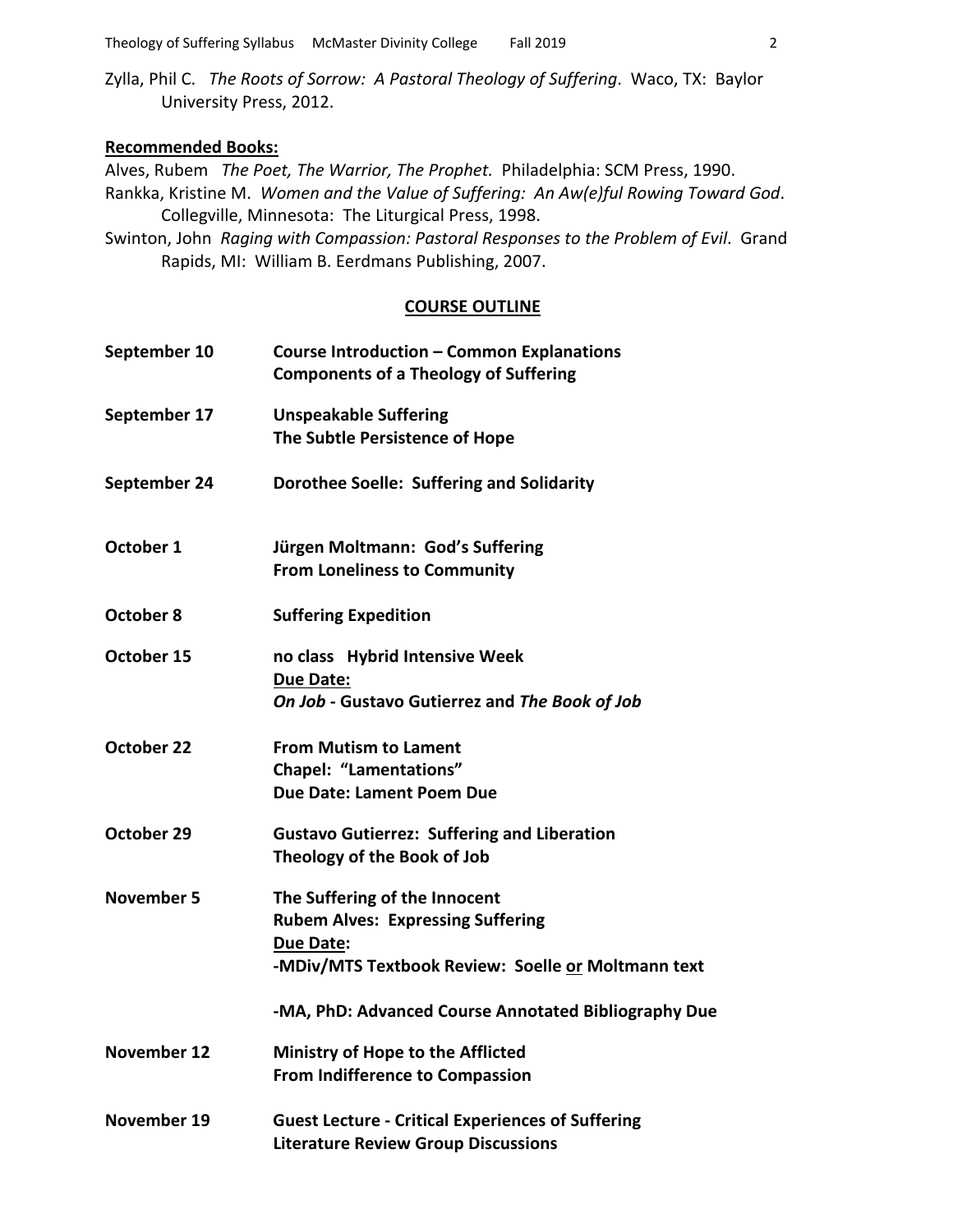|             | Due Date:<br>-MDiv, MTS - Specialization Literature Review<br>-MA, DPT, PhD - Advanced Essay Due |
|-------------|--------------------------------------------------------------------------------------------------|
| November 26 | <b>Advanced Student Presentations</b><br>Due Date: MA/DPT/PhD Presentations                      |
| December 3  | <b>Spirituality and Suffering</b><br>Due Date: MDiv, MTS Specialization Essay Due                |
| December 10 | <b>FEAST OF HOPE</b><br>Due Date: Final Poem Due                                                 |

## **SUFFERING EXPEDITION – October 8, 2019**

For these two hours, we will participate in a journey to observe the contours of suffering and hope all around us. You are invited to look for the *glimpses of hope and the signs of suffering* in your encounters with the people and situations you encounter. Remember, "Absolute, unmixed attention is prayer"- Simone Weil. You are invited to heighten your moral vision - to look with the intention of solidarity. Journal observations, insights, and ideas that capture your encounter with suffering. Use this reflection as the basis of your lament poem for chapel on October 22, 2019.

## **FEAST OF HOPE**

"Words, which are good to be eaten". Alves' vision that words and food have the same mother, hunger, leads us to conclude the course with a feast:

1. Prepare the Table: - through the term we will each envision our contribution to the preparation of our table for the feast of hope. Feasts are extravagant - dishes, tablecloths, candles, and many other smells/sights/sounds will enhance our table.

2. Prepare the Words: - each participant will be invited to share a poem on the theme of hope in suffering. Additionally some may want to bring prayer, a song, a drawing, etc. to enhance the meal. The poem will be written for presentation in the final class at the *Feast of Hope*. Please PROVIDE A LEGIBLE WRITTEN COPY TO THE INSTRUCTOR. Due: December 10, 2019

3. Prepare the Food: - what's a feast without food? Each class session we will build our vision for a memorable meal. Be creative! Together we'll feast on the words and the food.

#### **COURSE REQUIREMENTS**

#### **1. BOOK REVIEWS**

Write a 5-page response to *On Job [Gutierrez] and* the biblical text *Book of Job* paying particular attention to the resonance that you experience with Gutierrez and the text of Job. What words do you connect with? Why? What are the expressions that help you to articulate what you are feeling about God? Can you say how your own theology of suffering is being shaped in dialogue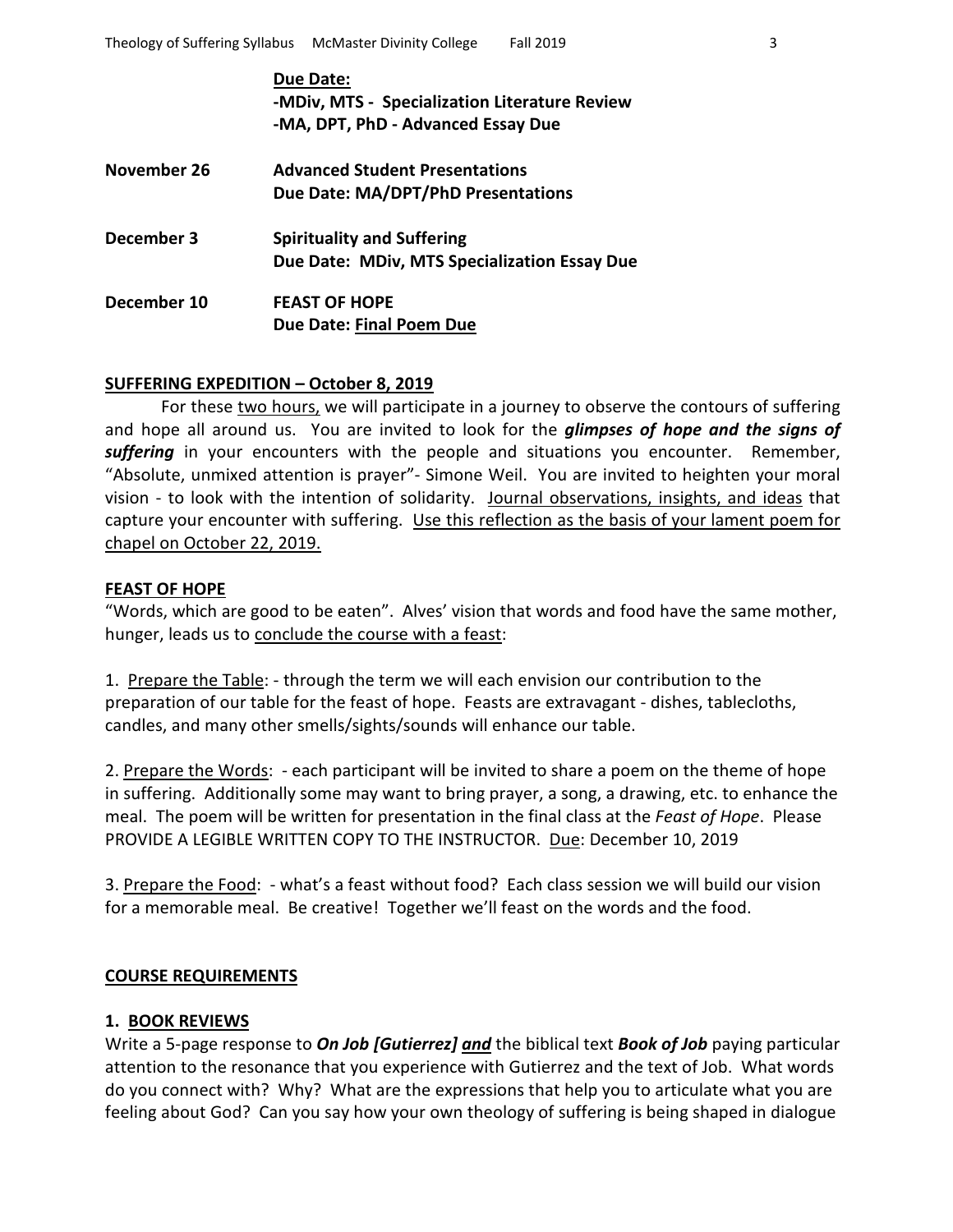with these writers? Do not rehearse the content of the book but interact with the ideas that inform your own theology of suffering.

**Book Review # 1:** *On Job [Gutierrez] and The Book of Job* **Due: October 15, 2019 15 marks**

Write a 5-page response to either: **Soelle,** *Suffering,* **or Moltmann,** *Crucified God***.** Try to contextualize the issues that this theologian raises for the  $21<sup>st</sup>$  century. What are some of the key theological turns in this volume? How do these issues continue to inform a theology of suffering? What are the major theological themes that this book addresses? What has changed since this volume was written? What is emerging for you as the key issues for a theology of suffering from interacting with this volume?

**Book Review # 2: Soelle, or Moltmann Due: November 5, 2019 15 marks**

# **2. COURSE PARTICIPATION**

The course design is collegial and interactive. Participants are invited to engage in meaningful discussions, to interact in the various opportunities of the course, and to complete all reading and written assignments through the week. The course participation will be graded in the presentation of two poems: one in the chapel period on October 25, 2916 and the other in the *Feast of Hope* on December 13, 2016.

| Lament Poem #1        | Due: October 22, 2019  | 5 marks |
|-----------------------|------------------------|---------|
| Feast of Hope Poem #2 | Due: December 10, 2019 | 5 marks |

**n.b. Please provide a copy of the poem at the time of the exercise in class for submission to the instructor.**

# **3. LITERATURE REVIEW**

From the course bibliography select an additional 400 pages of reading (both books and specialized journal articles) to engage the theology of suffering. You will be invited to share in your precept group from your annotated notes of these selected reading. Prepare written annotated notes on your reading from the perspective of your degree specialization and come to class prepared to share your findings with other course participants. Degree Specializations: Pastoral Studies, Spiritual Care and Counseling, Christian Thought and History, Christian Worldview should be reflected in the selection of books and articles. Elements of the annotated literature review should include:

- a. Title
- b. Reference information
- c. One sentence description of the author
- d. A defining quotation from the book
- e. Key codes: phrases, words, concepts that are core to the volume
- f. Two paragraph reflection on the reading from the perspective of your specialization **Due Date: November 19, 2019 20 marks**

## **4. SPECIALIZATION ESSAY**

 It is important that we begin to express our suspicions about God's presence/absence in our struggle for understanding of suffering as we live in a broken world. You are invited to write a 15-page essay that BOTH reflects your area of specialization AND summarizes your own reflections on the theology of suffering. Criterion used to assign grades for the essays are: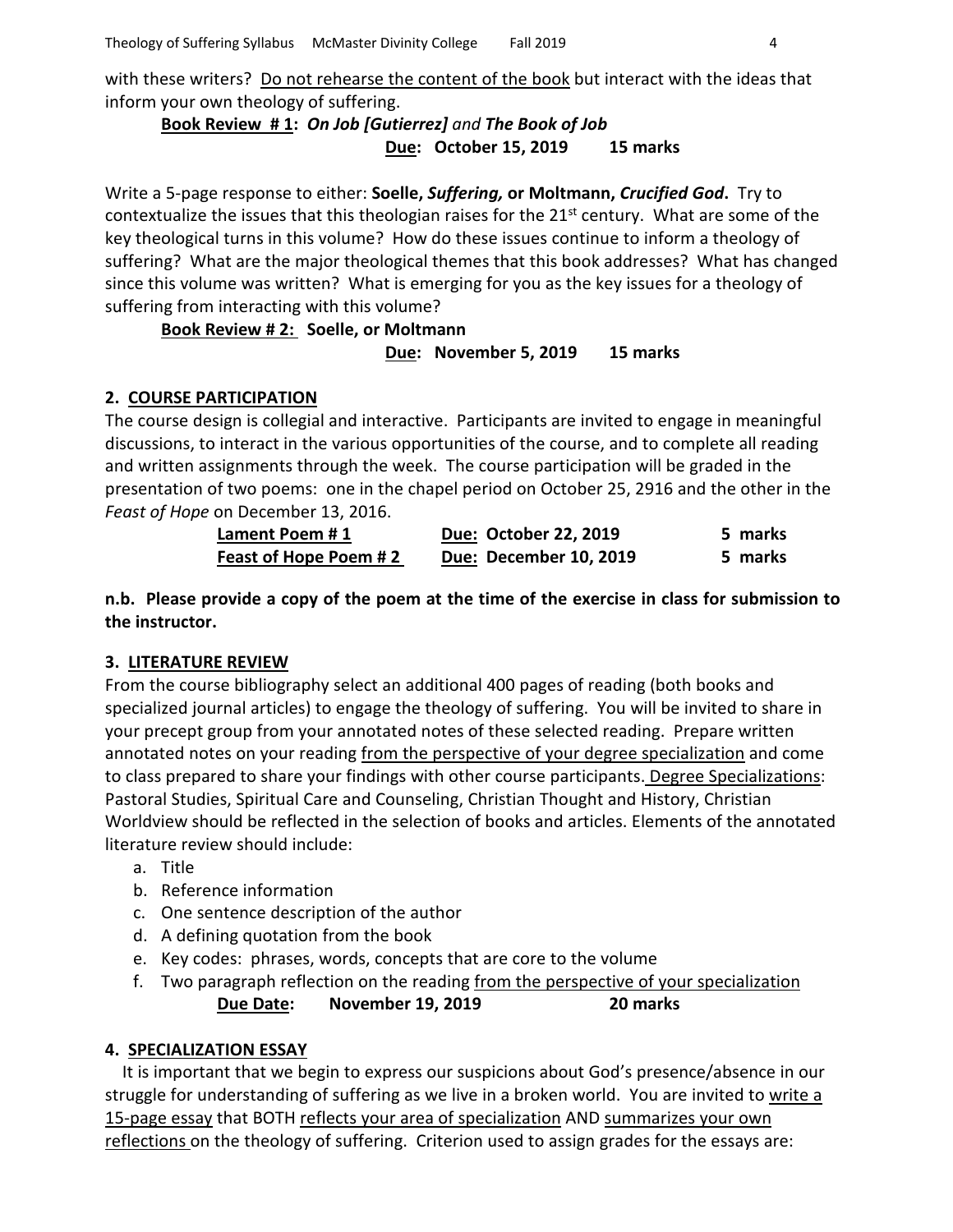**\*interaction with primary textbooks:** How well do you dialogue with the theologians? **\*theological reflection:** Are you taking care to attend to the truth? **\*creativity and writing style:** Do you allow the words to have their own will? **\*specialization:** What are the core insights gained for your specialization? **\*personal integration :** Can you speak meaningfully about God in the face of suffering?

 **Essay Due: December 3, 2019 40 marks**

## **MS5XS5/6XS6 Advanced Degree Course Requirements**

**DPT**: Doctor of Practical Theology students who wish to apply for this course as an Advanced Elective for their degree program must consult with the Program Director of the DPT and the course instructor in order to develop an Advanced Elective approach to the course that fulfills the specific elements required by the DPT program. Once the elements of the Advanced Elective have been agreed upon by the student, the Program Director, and the instructor, a formal application can be made for an Advanced Elective in connection with this course. Once the application is accepted, DPT students can proceed with the course as part of their degree program.

## **Course Participation**

The course design is collegial and interactive. Participants are invited to engage in meaningful discussions, to interact in the various opportunities of the course, and to complete all reading and written assignments through the week. The course participation will be graded in the presentation of two poems: one in the chapel period on October 25, 2916 and the other in the *Feast of Hope* on December 13, 2016.

| Lament Poem #1         | Due: October 22, 2019  | 5 marks |
|------------------------|------------------------|---------|
| Feast of Hope Poem # 2 | Due: December 10, 2019 | 5 marks |

## **Advanced Course Annotated Bibliography:**

In addition to a careful reading of the core textbooks, advanced students in the MA/DPT/PhD program will read an additional 10 key volumes from the selected bibliography and write an annotated summary (2 pages double spaced) for each volume read. The selection of volumes must be approved the professor by September 24<sup>th</sup>, 2019 as a specialized reading list.

**Due Date: November 5, 2019 25 marks**

## **Advanced Essay:**

MA, DPT, PhD students will write a 40-page research paper on a theme approved by Dr. Zylla related to the theology of suffering. The paper should critically engage the literature of the theology of suffering from the perspective of the student's research interest. In addition to the course readings the essay should be supported by peer-reviewed journal articles relevant to the core argument. DPT students must demonstrate engagement with practice-led research.

**Due Date: November 19, 2019 40 marks**

## **Advanced Lecture:**

The paper will be the subject of a presentation to the class at the end of the course. MA, DPT, and PhD students in the course will present a 50 min. presentation with appropriate handouts/powerpoint on their research topic at a class session.

**Due Date: November 26, 2019 25 marks**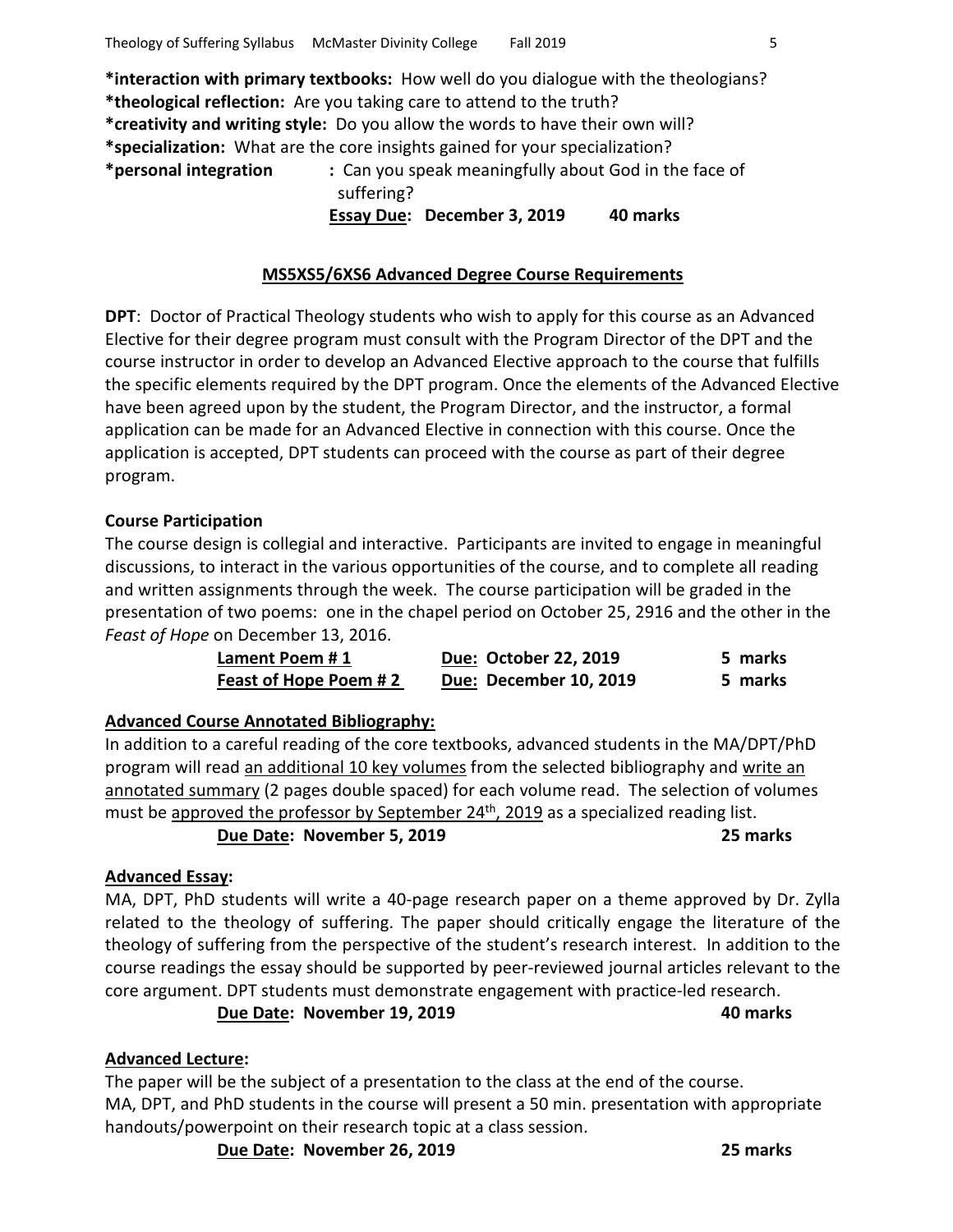"Your wound is as deep as the sea. Who can heal you?" Lamentations 2:13

# A. Textbook Purchase

All required textbooks for this class are available from the College's book service, READ On Bookstore, Room 145, McMaster Divinity College. Texts may be purchased on the first day of class. For advance purchase, you may contact READ On Bookstore, 5 International Blvd, Etobicoke, Ontario M9W 6H3: phone 416.620.2934; fax 416.622.2308; email [books@readon.ca.](mailto:books@readon.ca) Other book services may also carry the texts.

# B. Academic Honesty

Academic dishonesty is a serious offence that may take any number of forms, including plagiarism, the submission of work that is not one's own or for which previous credit has been obtained, and/or unauthorized collaboration with other students. Academic dishonesty can result in severe consequences, e.g., failure of the assignment, failure of the course, a notation on one's academic transcript, and/or suspension or expulsion from the College.

Students are responsible for understanding what constitutes academic dishonesty. Please refer to the Divinity College Statement on Academic Honesty  $\sim$ <https://mcmasterdivinity.ca/rules-regulations/>

# C. Gender Inclusive Language

McMaster Divinity College uses inclusive language for human beings in worship services, student written materials, and all its publications. It is expected that inclusive language will be used in chapel services and all MDC assignments. In reference to biblical texts, the integrity of the original expressions and the names of God should be respected, but you will need to use gender-inclusive language for humans, and you will need to quote from a gender-inclusive version such as the following: NRSV (1989), NCV (1991), TEV/GNB/GNT (1992), CEV (1995), NLT (1996), TNIV (2005), and the Common English Bible (CEB 2011).

# D. Style

All stylistic considerations (including but not limited to questions of formatting, footnotes, and bibliographic references) must conform to the McMaster Divinity College Style Guidelines for Essays and Theses [https://mcmasterdivinity.ca/resources](https://mcmasterdivinity.ca/resources-forms/mdc-style-guide/)[forms/mdc-style-guide/](https://mcmasterdivinity.ca/resources-forms/mdc-style-guide/) Failure to observe appropriate form will result in grade reductions.

# Disclaimer

This syllabus is the property of the instructor and is prepared with currently available information. The instructor reserves the right to make changes and revisions up to and including the first day of class.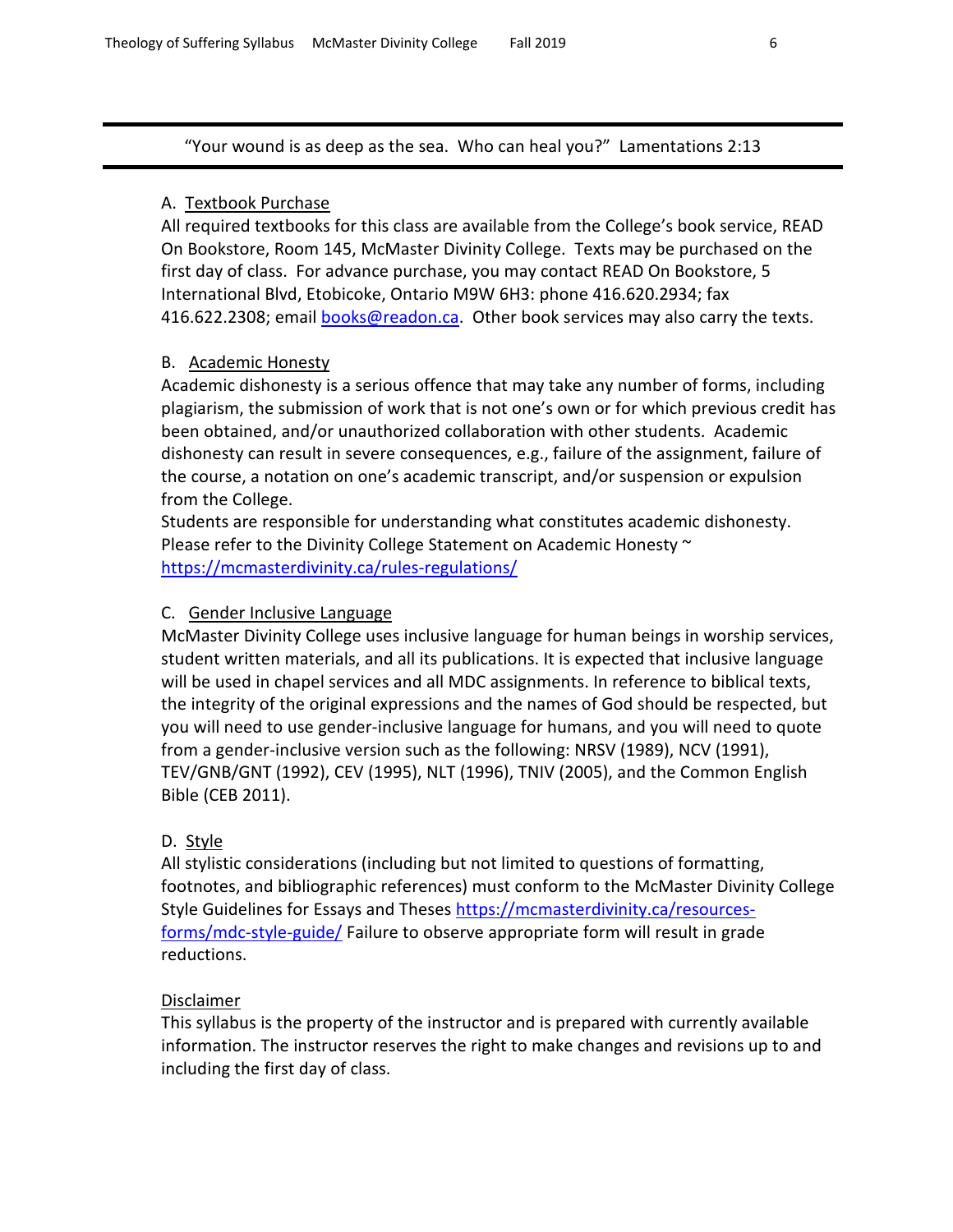### **Contacting the Instructor:**

Dr. Phil C. Zylla Mailing Address: McMaster Divinity College 1280 Main Street West, Hamilton, Ontario L8S 4K1

E-mail instructor: [zyllap@mcmaster.ca](mailto:zyllap@mcmaster.ca)

Work Phone: (905) 525-9140 Ext. 20104

For appointments during office hours email Executive Assistant: **[mcglynnm@mcmaster.ca](mailto:mcglynnm@mcmaster.ca)**

#### **Selected Bibliography**

Alves, Rubem A. *A Theology of Human Hope.* St. Meinrad, Indiana: Abbey Press, 1969.

\_\_\_\_\_. *The Poet, The Warrior, The Prophet*. London/Philadelphia: SCM Press. 1990

Billman, Kathleen D. and Daniel L. Migliore. *Rachel's Cry: Prayer of Lament and Rebirth of Hope*.

Cleveland, Ohio: United Church Press, 1999.

- Boersma, Hans *Violence, Hospitality, and the Cross: Reappropriating the Atonement Tradition*. Grand Rapids, Michigan: Baker Academic, 2004.
- Brown, Sally A. and Patrick D. Miller, eds. *Lament: Reclaiming Practices in Pulpit, Pew and Public Square.* Louisville, Kentucky: Westminster John Knox Press, 2005.
- Brueggemann, Walter *The Threat of Life: Sermons on Pain, Power and Weakness.* Minneapolis: Fortress Press, 1996.
- Clarke, Anthony *A Cry in the Darkness: The Forsakenness of Jesus in Scripture,Theology and Experience*. Macon, Georgia: Regent's Park College with Smyth and Helwys, 2002.

Claypool, John R. *Tracks of a Fellow Struggler*. New Orleans, Louisiana: Insight Press, 1995.

Depoortere, Kristiaan *A Different God: A Christian View of Suffering*. Louvain: Peeters Press/W.B. Eerdmans, 1994.

Fiddes, Paul *The Creative Suffering of God.* 2<sup>nd</sup> ed., Oxford: Clarendon Press, 1992.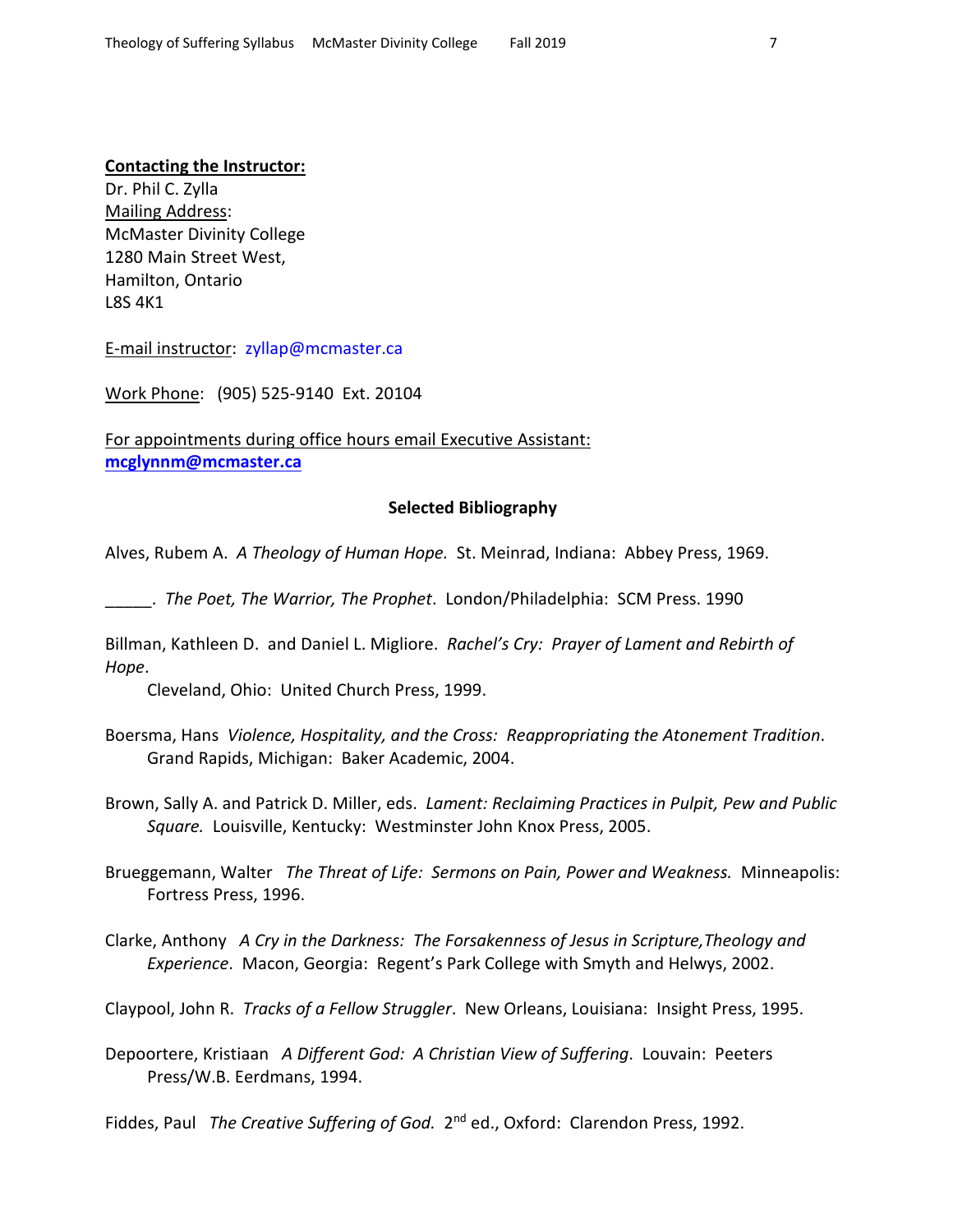- Floysvik, Ingvar *When God Becomes My Enemy: The Theology of the Complaint Psalms.* Saint Louis: Concordia Publishing House, 1997.
- Ford, S. Dennis *Sins of Omission: A Primer on Moral Indifference.* Minneapolis: Fortress Press, 1990.
- Fretheim, Terence E. *The Suffering of God: An Old Testament Perspective*. Philadelphia: Fortress Press, 1984.

Geddes, Jennifer L., ed. *Evil After Postmodernism*. London and New York: Routledge, 2001.

Girard, René *Job: The Victim of his People.* Stanford, California: Stanford University Press, 1987.

Gutierrez, Gustavo *A Theology of Liberation, 3rd edition.* New York: Orbis Books, 1990.

\_\_\_\_\_. *On Job: God-Talk and the Suffering of the Innocent.* New York: Orbis Books, 1996.

Hauwerwas, Stanley *Cross-Shattered Christ*. Grand Rapids, Michigan: Brazos Press, 2004.

\_\_\_\_\_. *Naming the Silences: God, Medicine, and the Problem of Suffering*, 2nd ed. Grand Rapids: William B. Eerdmans, 1990.

Hummel, Leonard M. *Clothed in Nothingness: Consolation for Suffering*. Minneapolis: Augsburg/ Fortress Press, 2003.

Janzen, J. Gerald *At the Scent of Water: The Ground of Hope in the Book of Job*. Grand Rapids, MI: William B. Eerdmans Publishers, 2009.

Jinkins, Michael *In the House of the Lord: Inhabiting the Psalms of Lament.* Collegeville, Minnesota: The Liturgical Press, 1998.

Keating, James F. and Thomas Joseph White, O.P., eds. *Divine Impassibility and the Mystery of Human Suffering*. Grand Rapids, MI: William B. Eerdmans Publishers, 2009.

Kreeft, Peter *Making Sense Out of Suffering*. Ann Arbor, MI: Servant Books, 1986.

- Long, William R. and Glandion W. Carney *A Hard-Fought Hope: Journeying with Job Through Mystery.* Nashville: Upper Room Books, 2004.
- Manning, Brennan *Ruthless Trust: The Ragamuffins Path to God.* San Francisco: HarperCollins Publishers, 2000.
- McManus, Kathleen Anne *Unbroken Communion: The Place and Meaning of Suffering in The Theology of Edward Schillebeexckx.* New York/Oxford: Rowman and Littlefield Publishers, 2003.

Moltmann, Jürgen *Experiences of God*. Philadelphia: Fortress Press, 1980.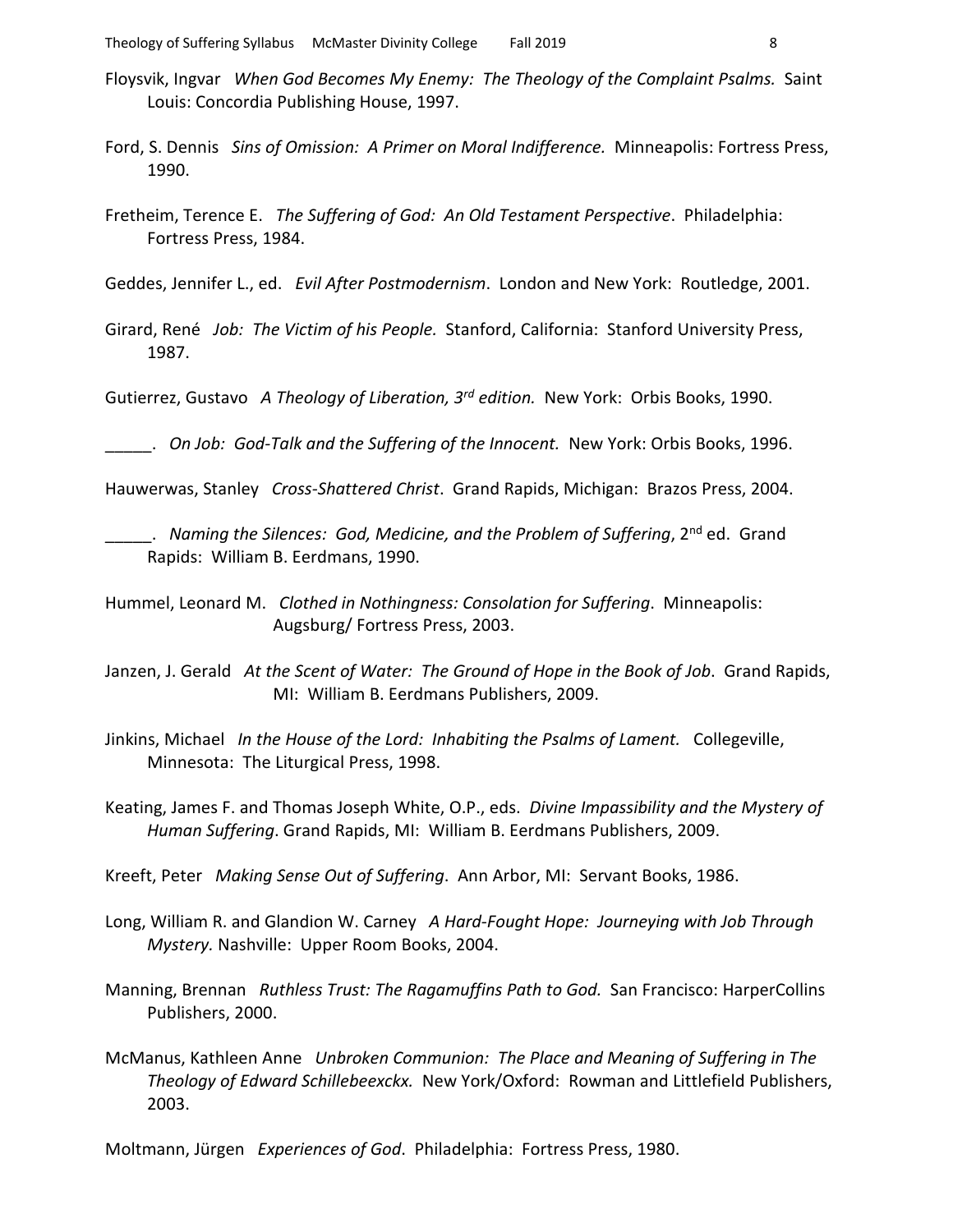- \_\_\_\_\_. *Hope for the Church: Moltmann in Dialogue with Practical Theology.* Nashville: Abingdon Press, 1979.
- \_\_\_\_\_. *The Crucified God*. Minneapolis: Fortress Press, 1993.
- \_\_\_\_\_. *Theology of Hope*. San Francisco: Harper San Francisco, 1967.
- \_\_\_\_\_. *The Way of Christ Jesus*. Minneapolis: Fortress Press, 1993.

Nouwen, Henri *Adam: God's Beloved.* New York: Orbis Books, 2005

- \_\_\_\_\_. *Can You Drink the Cup?* Notre Dame, Indiana: Ave Maria Press, 1996.
- \_\_\_\_\_. *The Wounded Healer*. New York: Image Books, Doubleday, 1979.
- Nouwen, Henri J.M., Donald P. McNeill, and Douglas A. Morrison *Compassion: A Reflection on the Christian Life.*New York: Doubleday, 1983.
- Rankka, Kristine M. *Women and the Value of Suffering: An Aw(e)ful Rowing Toward God*. Collegville, Minnesota: The Liturgical Press, 1998.
- Richard, Lucien *What Are They Saying About the Theology of Suffering?* New York: Paulist Press, 1992.
- Sapp, Gary L., ed. *Compassionate Ministry.* Birmingham, Alabama: Religious Education Press, 1993.
- Swinton, John *Raging with Compassion: Pastoral Responses to the Problem of Evil*. Grand Rapids, MI: William B. Eerdmans Publishers, 2007.
- Tabb, Mark A. *Out of the Whirlwind.* Nashville: Broadman & Holman Publishers, 2003.
- Thiel, John E. *God, Evil, and Innocent Suffering: A Theological Reflection*. New York: The Crossroad Publishing Company, 2002.
- Tillich, Paul *Theology of Culture.* New York: Oxford University Press, 1959.
- Van der Poel, Cornelius J., C.S.Sp. *Wholeness and Holiness: A Christian Response to Human Suffering.* Franklin, Wisconsin: Sheed & Ward, 1999.
- Volf, Miroslav *Exclusion and Embrace: A Theological Exploration of Identity, Otherness, and Reconciliation*. Nashville: Abingdon Press, 1996.
	- \_\_\_\_\_. *Free of Charge: Giving and Forgiving in a Culture Stripped of Grace*. Grand Rapids, Michigan: Zondervan Publishers, 2005.